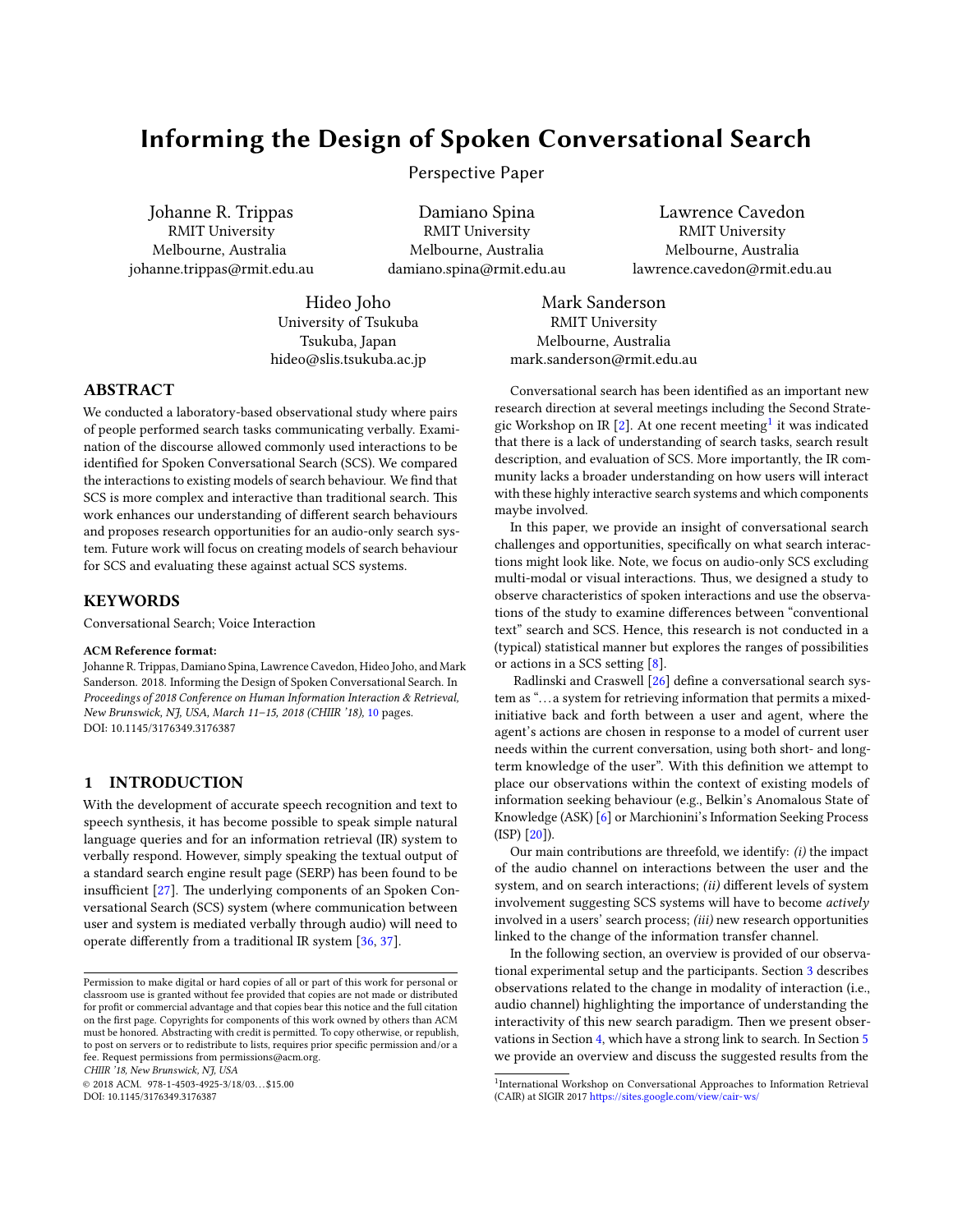made observations. We also suggest ways of differentiating diverse search systems depending on their involvement with the users' search process. The final section provides a conclusion and outlines future work. This paper will provide related work throughout the observations allowing for a better demonstration and integration with our findings.

# 2 METHODOLOGY

An empirical laboratory study was conducted to investigate the aspects of an SCS system  $[37]$ . This study was designed to understand how users communicate in an audio-only search setting and focuses on the issues one could encounter when using such system. Thus, observing how people search in this setting provides initial insight into the interactions which take place. We also consider our observations with existing research and models creating a broader understanding of search in a spoken conversational setting. Thus, we combine previous research with our empirical observations in order to extend the general search expertise.

#### 2.1 Observational Study

The study consisted of a series of sessions, each with two participants, one participant acting as the seeker (or user) and the other as the *intermediary*. The seeker received a backstory describing a task to find information on a certain topic and had no access to anything to satisfy that information need (such as a computer). The backstories were based on TREC topics (Q02, R03, and T04) and are described by Bailey et al. [\[4\]](#page-9-9). The intermediary had access to a search engine through a computer but did not have access to the seeker's backstory. Participants were not able to see each others' facial expressions. All tasks were randomized in order. The roles of the participants were randomly assigned.

The participants had to collaborate with each other in order to satisfy the information need. Before and after each scenario the participants filled out a short questionnaire and at the end of the experiment, a semi-structured interview was conducted. Participants could leave at any time and there were no adverse consequences apart from 90 minutes of the participants' time. All interactions were recorded and transcribed for analysis. $<sup>2</sup>$  $<sup>2</sup>$  $<sup>2</sup>$  This process is de-</sup> scribed in more detail by Trippas et al. [\[38\]](#page-9-10).

#### 2.2 Participants

The study involved twenty six participants recruited through a mailing list. $3$  Fifteen participants were female and eleven were male. Participants' mean age was thirty (SD=11). Twenty two participants (85%) reported to be a native English speaker and four participants (15%) reported to have a high level of English. Eighteen participants reported that they held either a Bachelor's or Master's degree (69%) and eight participants reported their highest level of degree was awarded at high school (31%). The frequency of main fields of education were Science (19%), Engineering (19%), and Law (11%). The majority of participants were students (73%) or employed (19%). Computer use for over ten years was reported by 85% of our

participants, while 15% reported use for 5-10 years. All participants reported that they used search engines daily with the majority of participants reporting that they used a search engine more than eight times per day (54%).

Participants rated their own search skills on a 5-point scale, where 1=novice and 5=expert. Participants' mean search skills was  $3.9$  (SD=0.5), with a minimum score of three and maximum of five. Participants reported their usage of intelligent personal assistants, such as Google Now, Siri, Amazon Echo or Cortana. The majority of the participants reported that they had used an assistant a couple of times in the past but did not use it anymore (27%). 19% of the participants reported that they used intelligent personal assistants one to three times per week.

## <span id="page-1-0"></span>3 NON-SEARCH RELATED OBSERVATIONS

Results are divided into two sections. First, Section [3](#page-1-0) presents high level investigations, which are not constrained specifically to search but cover other aspects of SCS, such as communication and cognitive user models. The observations are linked to applicable more general models, which are also applicable to intelligent agents.

Second, Section [4](#page-4-0) presents observations, which are framed in the ISP of Marchionini [\[20\]](#page-9-8), allowing us to introduce our observations in a structured manner.

### 3.1 One Utterance Consists of Multiple Moves

Complexity appeared to be added in a search process by allowing users to convey their query verbally. In a traditional visual-textual interface, a mouse click or key press are single moves. Each action(s) a system needs to take is linked to an atomic move from the user. It could be said that we have a one-action search paradigm (actionresponse) in a visual-textual setting: if a user provides input (query) the system will respond (results). Search interactions in such a setting can be seen as a linear process.<sup>[4](#page-1-3)</sup>

However, we observed that this paradigm does not hold in a verbal setting. Users were observed describing multiple moves in one utterance. Two such examples are shown in Figure [1.](#page-2-0) We also observed more than two moves in one utterance; however, this was rather unusual and needs further investigation. These two or more moves in a single utterance increase the complexity of seekers and intermediaries' interactions.

General information seeking behaviour models such as Wilson's information behaviour [\[41\]](#page-9-11), Marchionini's ISP [\[20\]](#page-9-8), or Saracevic's Stratified model [\[29\]](#page-9-12) are too broad and not specific enough and therefore do not provide the necessary information about whether one utterance or interaction may have several moves. Belkin [\[7\]](#page-9-13) however, describing his work with intermediaries, mentions that one utterance can contain several moves. Yet he does not elaborate on this aspect or on how this may translate in a non-human conversation and how a system should handle this conversation.

Several researchers have proposed ways to incorporate IR through dialogue [\[25,](#page-9-14) [31,](#page-9-15) [32\]](#page-9-16). Sitter and Stein [\[31\]](#page-9-15) developed the COnversational Roles (COR) model based on dialogue acts as a general model for information-seeking dialogue combining it with a dia-logue plan [\[3\]](#page-9-17). The plan is used to guide users through stages of IR

<span id="page-1-1"></span> $2$ Transcripts of the experiment are available at http://jtrippas.github.io/ [Spoken-Conversational-Search](http://jtrippas.github.io/Spoken-Conversational-Search)

<span id="page-1-2"></span> $3$ The mailing list is maintained by the Behavioural Business Lab at RMIT University, https://orsee.bf.rmit.edu.au/. RMIT University's Ethics Board approval number ASEHAPP 08-16.

<span id="page-1-3"></span> $^4$  Note, this one-action search paradigm could be manipulated by seekers, for example opening several tabs from the SERP.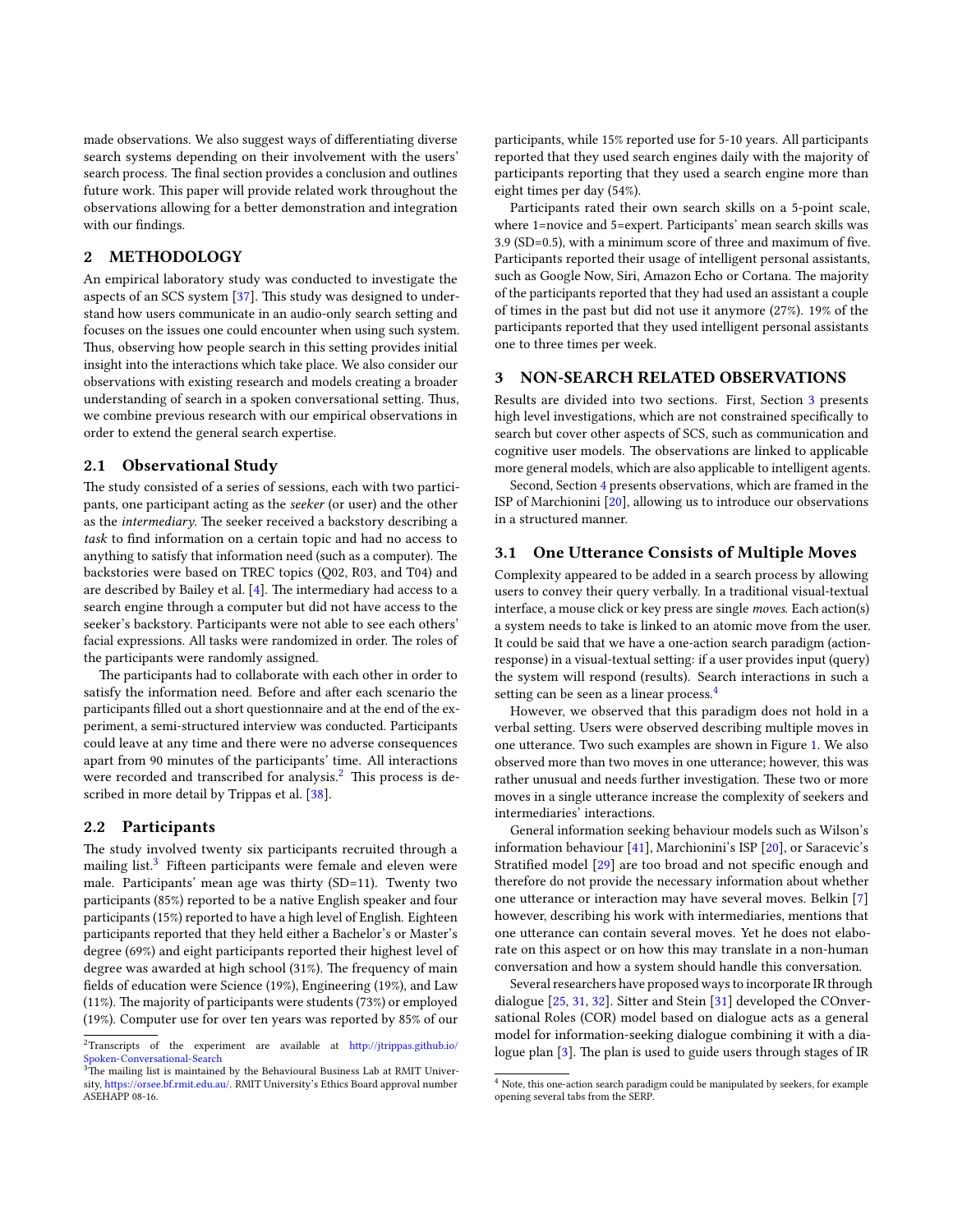<span id="page-2-0"></span>



with two actors. These actors are noted as A (information seeker) and B (information provider) as illustrated in Figure [2.](#page-2-1) The Figure also provides the main overview of the COR model where the bold lines are the optimal path taken to solve an information need.

The moves (for example from one to two, Figure [2\)](#page-2-1) consist of atomic dialogue acts [\[33\]](#page-9-18). By way of illustration, we take Example 2 from Figure [1](#page-2-0) and attempts to apply it in the COR model. We can assign the first action of Example 2 to the notion of *request*  $(A,B)$ (Number one from the COR model). However, Example 2's second request action cannot be fit into COR's sequential model.

<span id="page-2-1"></span>

Figure 2: COnversational Roles (COR) model [\[31\]](#page-9-15).

An alternative approach are scripts from Belkin et al. [\[10\]](#page-9-19), which are effective interactions between the system and the user on an information seeking strategies (IIS) level  $[9]$ . The authors argue that depending on the kind of information need, different interactions may be appropriate. Thus, providing an (ideal) abstraction of the problem allows an understanding of the problem, from which responses (scripts) can be created.

Both the COR model and the scripts enable a form of prediction of which kind of interaction will be necessary following on from a previous move. One could argue that this is a form of advanced slot filling of Spoken Dialogue Systems [\[22\]](#page-9-21). Hence, if we could predict and simplify the input given from the user, we may be able to provide appropriate responses generated by the system. Dialogue scripts are a good idea and have worked previously, however, we will need to develop new scripts for this new spoken interaction paradigm.

Other features of the COR model include the flexibility in mixedinitiative, meaning that at any given time one of the actors can

decide what happens next or ask questions. Mixed-initiative dialogues allow for a more natural interaction but are more complex for the system to handle  $[21]$ . The model also allows for metacommunication by permitting the conversation to go through one of the loops at any point in time.

Allowing users to talk freely to a system will come with challenges from a system's perspective since the system will not be able to control the users' input utterances. The aspect of "freedom of speech" means that the system cannot guide or constrain users' options as easily as in a visual setting. For example, it will be more challenging to provide query refinement options or to check whether a user used the right search terms when browsing images. Simultaneously, it may be challenging from a user's perspective if the system provides multiple moves in one utterance.

However, notwithstanding these difficulties, allowing users this "freedom of speech" may encourage an information need expression that more closely represents their real knowledge gap rather than formulating a query for a box. It is important to keep in mind that this freedom of information need expression may be challenging at first for many users who are accustomed to expressing their need in a search box.

The naturalness of the interaction with a SCS system can be an aspect of the evaluation measure which is a measure in Spoken Dialogue Systems [\[19,](#page-9-23) [39\]](#page-9-24). We suggest that one of the aspects of this measure could be users uttering multiple moves in one turn. In a human-human interaction this is a behaviour which is observed and expected, and which the other actor can handle. Therefore, allowing users to utter multiple moves in one turn which the system can handle is likely to lead to positive interactions with the system.

#### 3.2 User and System Model or Memory

"The overall approach is based on the idea of cognitive models or images that the components of the system have of one another and of themselves" Belkin [\[7,](#page-9-13) p. 111]

We observed users building cognitive models of their partner during the course of the experiment:

User building model of intermediary: Some examples include seekers creating ideas of which actions intermediaries can perform. In one instance, the intermediary offers a function to the seeker by asking if they would like to open a link in a new tab. The seeker now knows that this is an option of the 'system' and later in that session the seeker requests several links to be opened in different tabs. Later in that session the seeker examines the extent of the function by asking ''Could I open the recyclers recycle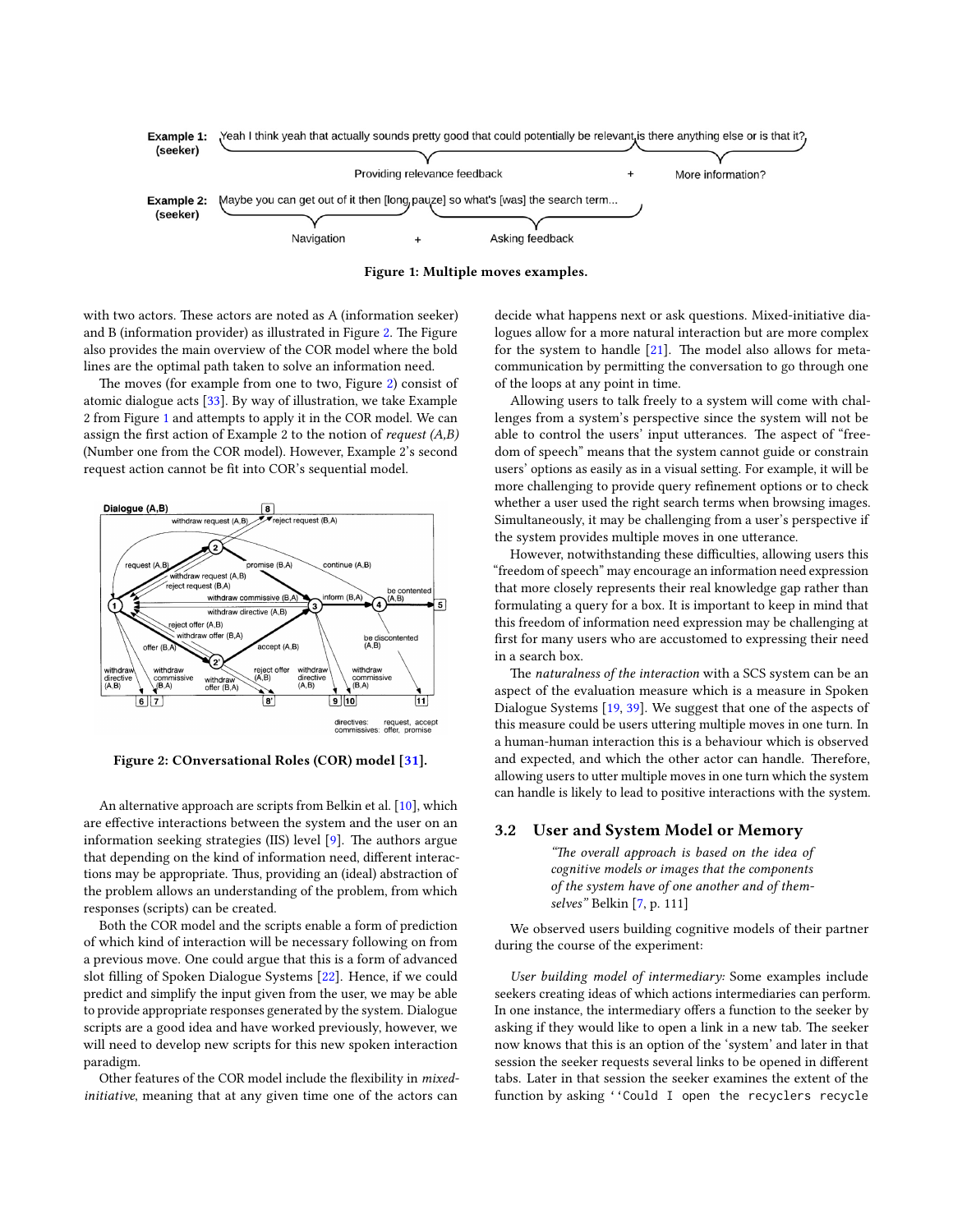uhm in a new tab... if it allows that'' and thus challenges the built intermediary model.

Intermediary building model of user: Other instances were recognized where intermediaries started creating a view of what users may want to hear as output. From the intermediaries we noticed two distinct differences in their utterances. Firstly, intermediaries had formed a cognitive model of how the information should be presented to the seeker. For example, through the interaction between the participants, one of the intermediaries was able to form a model of how the seeker preferred to pose queries (this particular seeker posed her queries in a distinctive way with Boolean aspects). As such, the interactions allowed the intermediary to establish a model of how the seeker would form or structure her information and was able to mimic this to satisfy her need.

Secondly, the intermediary had formed a cognitive model about which information should be presented to the seeker. In this instance, the intermediary reported names of objects. When the seeker posed another information need, the intermediary checked whether the seeker wanted object names again, even though it was not specified in the seeker's information need. Coincidentally this pair had another search task related to similar objects where the intermediary checked once more whether the seeker wanted the names.

As such, we make a distinction on the system side of how the information should be presented (form) and which information should be presented (content).

Creating memory over multiple turns/sessions: In this example, the seeker asked for "numbers" (i.e., numerical information) for a particular backstory. In the next task, the intermediary directly asked whether the seeker would like to navigate to the statistics section. This demonstrates an example of creating memory over multiple turns. In an other example, a participant pair had learned from a previous backstory that they could use Google Scholar which the seeker preferred. In the next search task, the intermediary explicitly mentioned that scholarly articles were available for their information need. This demonstrates that memory may be created over multiple sessions as well as multiple turns [\[26\]](#page-9-6).

Cognitive models are concerned with the cognitive process underlying the search. Much research has been conducted in cognitive IR models [\[7,](#page-9-13) [11,](#page-9-25) [13\]](#page-9-26). Cognitive models represent search situations at a particular time where the user creates an image of what the system would respond to a particular action. However, the image of this system can change over time. More appropriate to our research is work by Belkin [\[7\]](#page-9-13) which focuses on the cognitive model of a librarian as an intermediary to a database, particularly at how a librarian forms a cognitive model from the user through dialogue.

We formed the notion that both seeker and intermediary construct images or models of what the other person can do or which components they have. However, these models are influenced by the seekers' own lens and belief of the world. Similarly Ingwersen and Järvelin  $[18]$  mention that a document's author is influenced by their context while the recipient of that document will view it through their lens and belief in their context. Thus, the intended message and the received message may differ. Even though the message itself has been sent across without a noise source [\[30\]](#page-9-28), the interpretation of the document may vary.

Understanding the cognitive model users form of a system is important for a variety of reasons. For example, understanding what users expect will happen next will allow us to create a system which conforms to the users' model and therefore does not surprise them if something unexpected occur.

We explored the idea of cognitive models of the system; however other ways exist of defining cognitive models [\[7\]](#page-9-13). For example, Brooks and Belkin [\[11\]](#page-9-25) used a reference interview between the intermediary to create a mental model of the user's information need. The idea of using reference interviews to elicit information is not new; however, it could be an interesting "old" approach to a "new" problem. Thus using the conversational interactions would allow us to build a model of the user's information need while utilizing the system's search strategies.

#### <span id="page-3-0"></span>3.3 Decision Offloading and Taking Control

We observed that intermediaries applied many different techniques to deal with the challenge of transferring information through an audio channel. Examples include reading out search results sequentially, summarizing a SERP, or requesting feedback as to whether more information had to be transferred, e.g.

Intermediary: ''Uhm do you want some information about the cinnamon from that company'' Seeker: "No that is I think that's enough'' Intermediary: ''Ah, what else do we need''

We also noticed that intermediaries became more involved in assisting to express the seeker's information need and taking a leading approach. In the following example, the intermediary rewrites the utterance of the seeker into a specific query.

- Seeker: "... cinnamon is from Europe, so I was trying to look uhm is it from Europe or from other places''
- Intermediary: ''I look up cinnamon suppliers... in Europe''

We observed intermediaries becoming actively involved in trying to satisfy the seeker's information need by making decisions. These observations suggest that intermediaries have a significant role in deciding which information is transferred. The intermediaries are making decisions as to what information is appropriate to share at a given moment. This may also suggest that intermediaries have to make a cost-benefit calculation associated to each strategy in order to decide which one would be more likely to benefit the seeker.

These observations corroborate that, given the high cost of delivering information via a linear channel such as speech, it is not optimal to present everything. The system needs to decide which information it should present at each interaction by continuously estimating the satisfaction of the user.

We also observed seekers explicitly requesting the intermediary to make decisions for them, e.g.: ''uhm do you think that should be enough to know where it actually came from or do you think we should carry on''. It could be suggested that this particular decision offloading example is an artefact of the seeker being aware that there is an intermediary (i.e., human), however, this would be something to explore in a Wizard of Oz setting.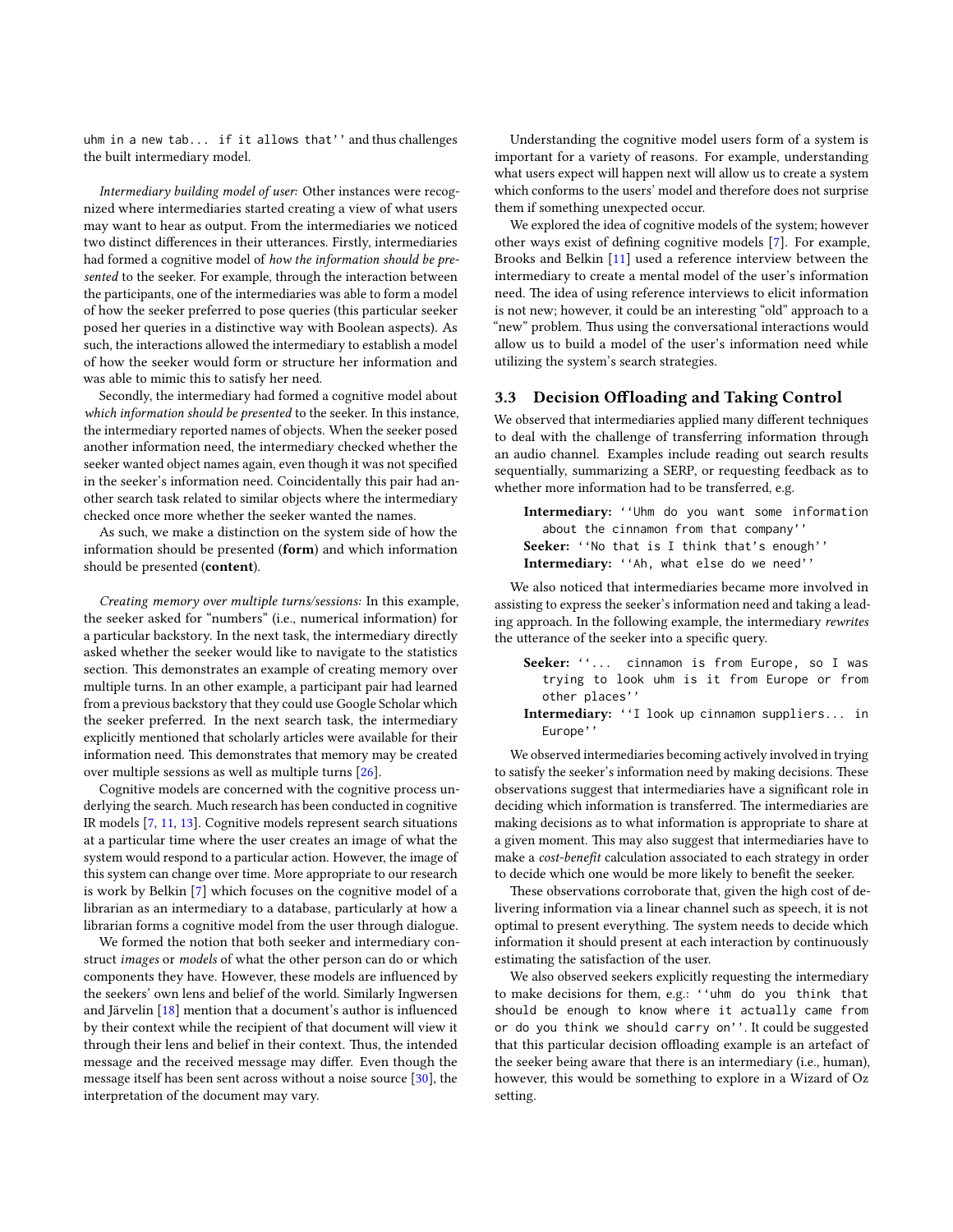#### 3.4 Effective Information Transfer

Sometimes actors misheard each other (information transfer was not successful) and had to repair their conversation. To repair, actors requested a repetition of a previous utterance: ''sorry say that again'' or ''can you repeat that please''. Actors were also observed hesitantly repeating back what the other had said. In other situations, actors interpreted a message incorrectly and were later corrected by the other. Many different instances were noted where the information transfer was disturbed.

The idea of information transfer is a well studied problem. Shannon [\[30\]](#page-9-28) proposed a model, which shows that a signal can be sent over a noisy channel and the receiver has to construct the signal again with a probability of error (Figure [3\)](#page-4-1). Many researchers have used this model to add probabilities to each of the stages in order to measure the information transfer [\[12\]](#page-9-29).

<span id="page-4-1"></span>

Figure 3: Shannon's general communication system [\[30\]](#page-9-28).

Moving away from an explicit form of communication (i.e., typing) allows us to express our thoughts more freely. However, this non-explicit communication is prone to more errors in the transfer of the message, adding an extra layer of complexity to search. Meaning that effectively transferring information becomes an even more important feature of search. We expect that effective information transfer will impact greatly how an SCS system will be evaluated. Therefore, including measures of uncertainty of effective information transfer in evaluation metrics will be beneficial.

#### 3.5 Linking Non-search Related Observations

In this section we provided observations which suggest that the audio channel impacts on the interactions between the user and the system. Interacting verbally increases the flexibility of what users can provide as input, which was illustrated with the observation that one utterance can consist of multiple moves. This flexibility also increases the complexity of the belief regarding what a system or user can do (cognitive user model) as there are no conventional interaction paths. Simultaneously, the responsibility for making decisions could be shared between actors or shifted from one to an other. However, all this is only possible when the information transfer is successful and effective as shown by Shannon's model  $[30]$ .

This section also covered some suggested evaluation aspects for SCS, such as measuring the naturalness of a conversation, forming "expected paths" or scripts for cognitive models, or adding a measure of information transfer uncertainty.

#### <span id="page-4-0"></span>**SEARCH RELATED OBSERVATIONS**

We present observations at three stages of the information-seeking process: Query Formulation, Search Result Exploration, and Query  $Reformulation$  as defined by Sahib et al.  $[27]$ . These stages are equivalent to Marchionini [\[20\]](#page-9-8)'s Express, Examine, and Reformulate. The model provides broad stages for the collected observations while still providing a structure.

For each of the three stages, we describe the observations and present an analysis of how the observations are explained linking them to existing research and models.

#### <span id="page-4-3"></span>4.1 Query Formulation

We provided the seekers with a backstory for each query, allowing them to verbalize their own information request.<sup>[5](#page-4-2)</sup> In this section we cover the *initial* information requests, i.e., the first iteration of information requests after the user has read the backstory.

Naturalness of Information Request. Participants varied in the way they verbalized their information request: from uttering a query-like expression to describing a detailed and carefully crafted information request. The examples in Table [1](#page-5-0) illustrate the range.

Typed queries are usually short [\[40\]](#page-9-30). One recent query log analysis by Guy [\[16\]](#page-9-31) suggested that the average text query length is 3.2 words. Guy [\[16\]](#page-9-31) also suggested that voice queries are on average longer (4.2 words) stating that the queries are richer in language because they are closer to natural language.

How people formalize a cognitive information gap into a query was modelled by ASK  $[6]$ . Once a user has identified a gap, they can start formulating their information need. Taylor [\[34\]](#page-9-32) proposed four stages of expressing an information need: Visceral, Conscious, Formalized, and Compromised. Firstly the need for information (visceral) is formed and its mental description emerges (conscious). The two last stages involve expressing the need (formalized) and then formulating it in a way which can be presented to a search engine (compromised).

Many different expressions of information requests were observed that did not conform to the typical textual query. These information requests included natural language requests, instructions, or additional information to the original information request (Table [1\)](#page-5-0). It could be argued that some of these complexities are observed because users are not restricted to a typical search box and do not have to translate their thoughts into queries as was suggested by Taylor [\[34\]](#page-9-32)'s stages of information need. We suggest that an SCS information request often will not go through the four stages of information need [\[34\]](#page-9-32). Instead SCS information requests will be uttered before they have conformed to textual queries.

Other observations include users wanting to spell keywords in their queries or use advanced search mechanisms such as Boolean syntax. Note that in audio-only settings, allowing spelling may be an important feature, given that typing or copying/pasting keywords are not (or hardly) available.

<span id="page-4-2"></span> $5$ We use the notion of information request because these expressions were often not precise queries but more an explanation of what the users were looking for.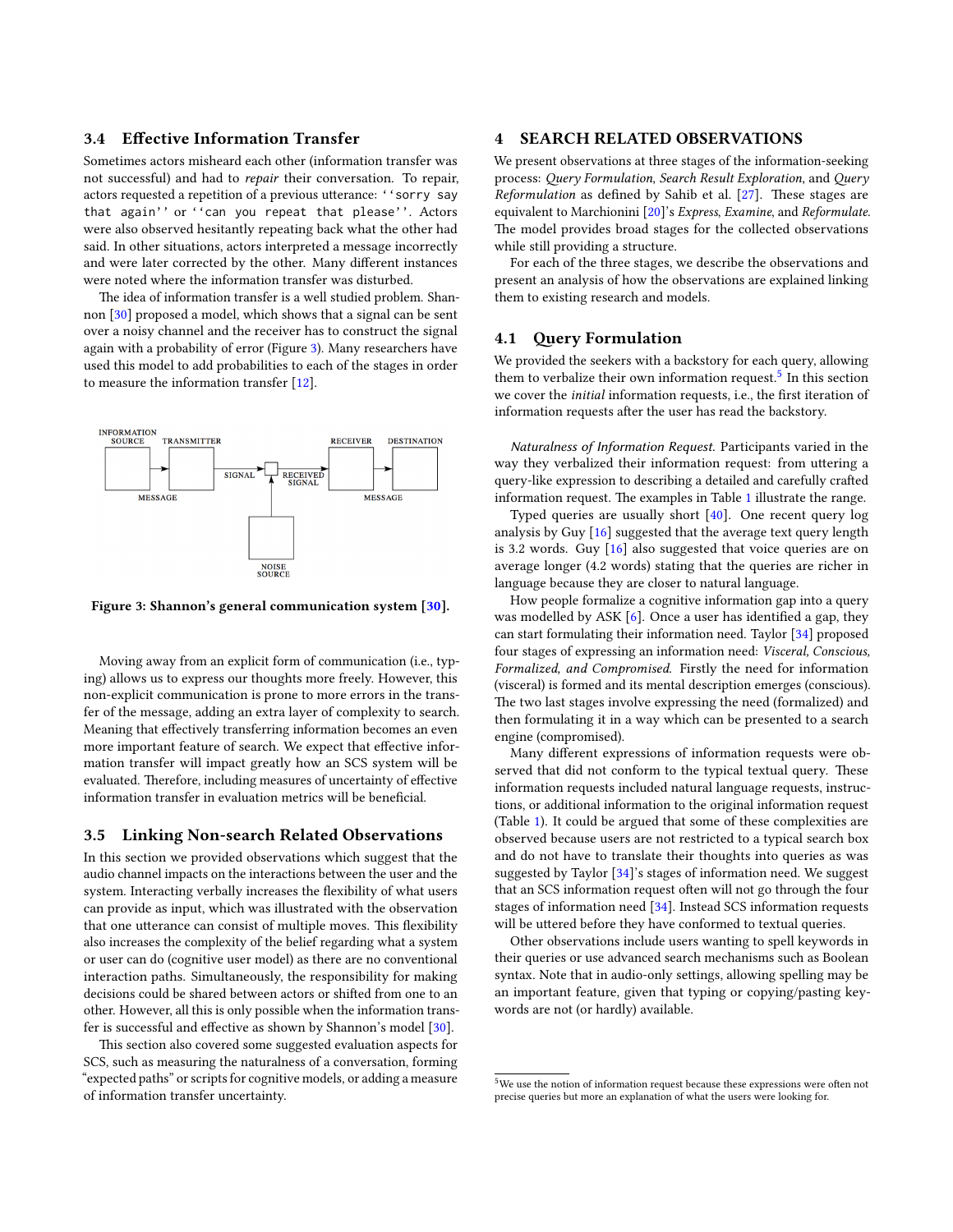| Table 1: Example initial information request utterances |
|---------------------------------------------------------|
|---------------------------------------------------------|

<span id="page-5-0"></span>

| Example utterance                                                                                                                                                                                                                                                                                                                                                                                         | Characteristic                                                                                                                                   |
|-----------------------------------------------------------------------------------------------------------------------------------------------------------------------------------------------------------------------------------------------------------------------------------------------------------------------------------------------------------------------------------------------------------|--------------------------------------------------------------------------------------------------------------------------------------------------|
| "Turkish river control"                                                                                                                                                                                                                                                                                                                                                                                   | Query-like                                                                                                                                       |
| "Which jobs from the United States have been outsourced to India"                                                                                                                                                                                                                                                                                                                                         | Natural language type query                                                                                                                      |
| "So the count part in uhm a biscuits that you are get from Europe uhm it Query babbling [24]<br>contains cinnamon and I want to know where the cinnamon is coming from<br>are there is this uhm is this coming from Europe uhm so how to uhm search<br>for uhm cinnamon Europe biscuits''                                                                                                                 |                                                                                                                                                  |
| "Maybe start of with uhm type in the origins of cinnamon"                                                                                                                                                                                                                                                                                                                                                 | Instructions plus query-like                                                                                                                     |
| ''Can you please search car tyre recycling [long pauze] and in the results<br>I am looking for examples of what uhm recycled car tyres are used for''                                                                                                                                                                                                                                                     | Instructions plus query-like plus additional in-<br>formation on what to look for in the results<br>(step-wise information request revealment)   |
| ''Have Turkish river control projects affected Iraqi water resources [long]<br>pauze] so we are looking for if dams or irrigation schemes have affected<br>uhm any of the Iraqi people''                                                                                                                                                                                                                  | Natural language type query plus additional<br>information on what to look for in the results<br>(step-wise information request revealment)      |
| "Uses for old car then the query or, passenger vehicle tyres TYRES (user<br>spells tyres) or in caps tires TIRES (user spells tires)  and I wanna uhm do a<br>date range so the data is from a recent twelve months, so uses for old<br>car caps or passenger vehicle or tyres TYRES (user spells tyres) caps or tires<br>TIRES (user spells tires) and data in the last twelve months that's the query'' | Detailed and carefully crafted information re-<br>quest (teleporting [35]) plus utilizing extra fea-<br>tures such as date range from the system |

## <span id="page-5-2"></span>4.2 Search Results Exploration

In the previous stage (Query Formulation) we investigated the first action of the user. In this section we investigate the interactions between the user and the intermediary after this initial utterance.

We investigate the concept of the boundaries between the SERP and the documents. We then cover how both user and intermediary are actively involved in the relevance judgments, followed by what happens when previously encountered results are seen. Finally, we investigate how graphical information can be useful in an audioonly setting.

SERP and Document Boundaries. In traditional IR, the SERP and documents linked from the SERP are thought of as quite different entities. In an SCS system, the differences faded for several seekers during their search.

There were instances where seekers asked intermediaries to access a particular document assuming the intermediary was reading from the SERP. However, the intermediary was already reading from the document in the previous turn without the seeker realizing this –which could be referred to as 'non-hyperlink click' [\[40\]](#page-9-30). In other instances, the seeker asked for clarification about information on the SERP thinking the intermediary was reading a document. The lack of visual feedback was a major aspect. As identified earlier, the cost of effective information transfer increased and it may be beneficial for transparency for the seeker to indicate when something is hyperlinked or not.

We also observed intermediaries providing an overall summary of the SERP or document. Some of these summaries covered aspects of multiple documents without the intermediary indicating this to the seeker. This may suggest that incorporating multi-document

summarization  $[5]$  may be beneficial in transmitting information in an audio-only search setting.

The idea of a SERP (the tool) and the document (the goal) is not distinctively presented in an audio setting.<sup>[6](#page-5-1)</sup> The notion of fading boundaries between the "tool" to get to the relevant document may introduce different cost benefits for the user depending on whether they want to listen more to that particular document. Removing this boundary and provide better integration between the system and the document may have profound impacts on how people perceive "searching" since they may not have to deal with either documents or search engines.

Explicit Relevance Feedback. Relevance feedback allows searchers to provide implicit or explicit feedback about relevant information and these judgments may enhance subsequent searches [\[28\]](#page-9-36). Implicit relevance feedback is where users' interactions with the SERP are recorded and integrated in the search. Explicit relevance feedback is where users provide clear feedback on the relevance of items.

Researchers have made the assumption that when a user does not engage with a search result, then that particular result may be irrelevant to the user, or the relevant part is displayed in the SERP. However, in our observations we noted users were actively involved in both rejecting and accepting results and therefore provided explicit relevance feedback.

In a spoken search environment, we observed that explicit feedback was provided by users without prompting them. For example a seeker provided positive feedback by saying: ''Yeah I think yeah that actually sounds pretty good, that could potentially be relevant, is there anything else or is

<span id="page-5-1"></span> $6$ Keeping in mind that search engines now provide cards on the SERP which have become often the goal.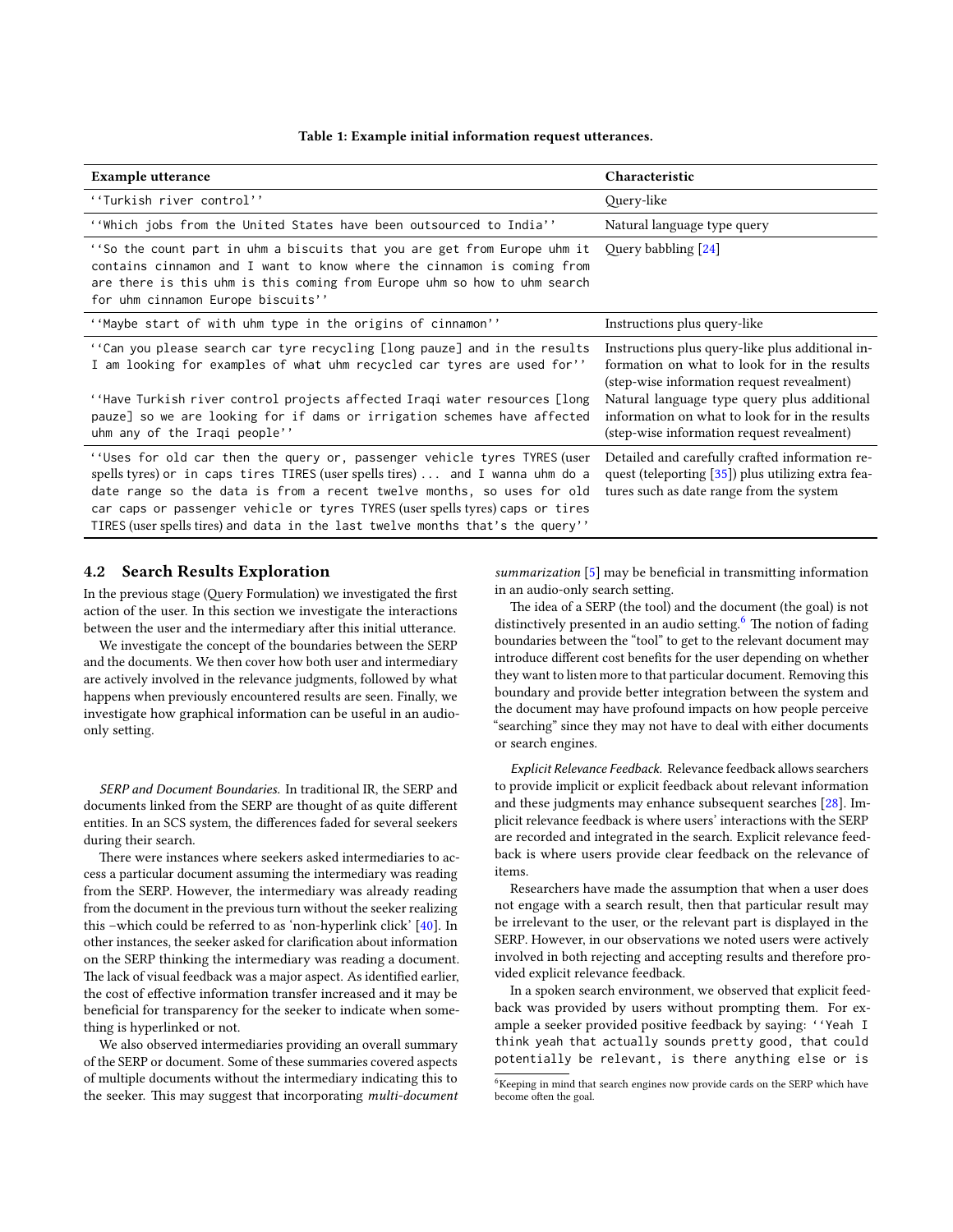that it?''. We also observed utterances which may be interpreted as negative relevance feedback: ''OK alright that's probably not relevant then so yeah we wanna just find something actually where does the spice cannanon [sic.] cinnamon come from''.

Users were not forced in any way to provide relevance feedback in our experiment; however, they provide it nonetheless. Incorporating such feedback may lead to better performance of the spoken search system and may reinforce users to provide more relevance feedback. We observed that the users who provided relevance feedback and received responses from the retriever provided relevance feedback more often.

Novel vs. Previously Seen Information. Changes in link colour are used to indicate whether a particular link on a SERP has been clicked before or not. The change provides feedback to users on whether they have visited the underlying document, reducing their memory load. We observed several groups indicating that the same search results were displayed: e.g., an intermediaries would state ''I keep on getting the same [search result]'' or ''we're back to that [search result] again''.

Observations suggest that information about whether search results have been already visited or not is also important in an audio-only setting. However, in an audio-only setting this may be more difficult, given that providing visual feedback is not possible.

Interpretation of Graphical Information. Graphical information such as images, charts, or videos are for the majority of search engine users accessible. However, in an audio-only setting accessing graphical information is more challenging. This problem was also observed in previous studies among people with a visual impairment. Abdolrahmani and Kuber [\[1\]](#page-9-37) indicated that images without description would be inconvenient for people with screen-readers and would lead to increased cognitive load. In our study intermediaries interpreted images and graphs in order to convey the presented information. Most of the interpretations were made of images and graphs in a document. However, we also observed another interpretation of images whereby the intermediary navigated to the image tab on the SERP in order to quickly gather insight of an object which she then described to the seeker. Thus, graphical information will need descriptive information in order to allow for the full potential of audio-only systems.

#### 4.3 Query Reformulation

Automated Repetitive Search. To save time and effort, people try to find ways to automate repetitive tasks into batches (e.g., defining macros) which saves them time and effort instead of performing each task individually. We observed instances of this notion of "automation" during the conversational search setup. One pair wanted to find more information about the health benefits of eating seaweed. The seeker had different seaweed in mind that she wanted to look up and therefore created a short query loop for these different kinds of seaweed as illustrated in Algorithm [1.](#page-6-0)

Another pair created a repetitive search task with multiple conditions. The seeker wanted to investigate rivers in Turkey and Iraq before searching for dams among those rivers. For each river that

|  |  | <b>Algorithm 1:</b> Automated Repetitive Search (Seaweed) |  |
|--|--|-----------------------------------------------------------|--|
|--|--|-----------------------------------------------------------|--|

<span id="page-6-0"></span>**Result:** Which are the health benefits of different seaweeds 1 foreach Seaweed do find health benefits:

- <sup>2</sup> else
- 3 Seaweed not relevant to search

<sup>4</sup> end

had a dam, the seeker wanted to know the construction date and water volume. The example is given in Algorithm [2.](#page-6-1)

<span id="page-6-1"></span>

| <b>Algorithm 2:</b> Automated Repetitive Search (Rivers Turkey)                                                |  |  |  |
|----------------------------------------------------------------------------------------------------------------|--|--|--|
|                                                                                                                |  |  |  |
| <b>Result:</b> Did Turkish river control projects affect Iraqi water                                           |  |  |  |
| resources                                                                                                      |  |  |  |
| 1 foreach River in Turkey and Iraq do                                                                          |  |  |  |
| if They have a dam in Turkey then<br>$\overline{2}$                                                            |  |  |  |
| if Building date of dam and volume is stated then<br>$\overline{\mathbf{3}}$                                   |  |  |  |
| $\overline{4}$<br>$\label{eq:comp} \text{Compare river's volume in Iraq before and after building of the dam}$ |  |  |  |
|                                                                                                                |  |  |  |
| end<br>5                                                                                                       |  |  |  |
| end                                                                                                            |  |  |  |
|                                                                                                                |  |  |  |
|                                                                                                                |  |  |  |

It could be suggested that seekers had made a plan before starting the search of what their search path was going to be or had formed a model of the intermediary's capabilities. These two examples could be seen as one way of "taking control" over the search interactions as explained in Section [3.3.](#page-3-0) The seeker has set out a clear path of how they want to search without handing over any decision making responsibilities to the intermediary.

Information Requests Within a Document. We already observed different behaviour in posing initial information requests (Section [4.1\)](#page-4-3), where seekers provided their information need in two steps. First they presented a query-like utterance and then enriching the utterance requesting supplementary information. In addition to providing further information in that initial turn, we also observed seekers providing an information request once they navigated to a SERP/document. Here, seekers requested information about the document that was being inspected by referencing to the given backstory or pieces of information within the document.

In some cases, seekers requested information within the navigated SERP/document with reference to the given backstory, thus, revealing their information need in step-wise fashion.

- Seeker: (Initial information request) ''Health benefits of marine vegetation''
- Intermediary: ''... It just says a lot of comparing and uhm there are some articles that start to talk about like uhm plankton plants and stuff''
- Seeker: "Uhm do some articles mention the use of marine vegetation as a drug as in like in medicine''

In other cases, intermediaries presented some information from the given document and seekers wanted to know more about a certain entity given in that document.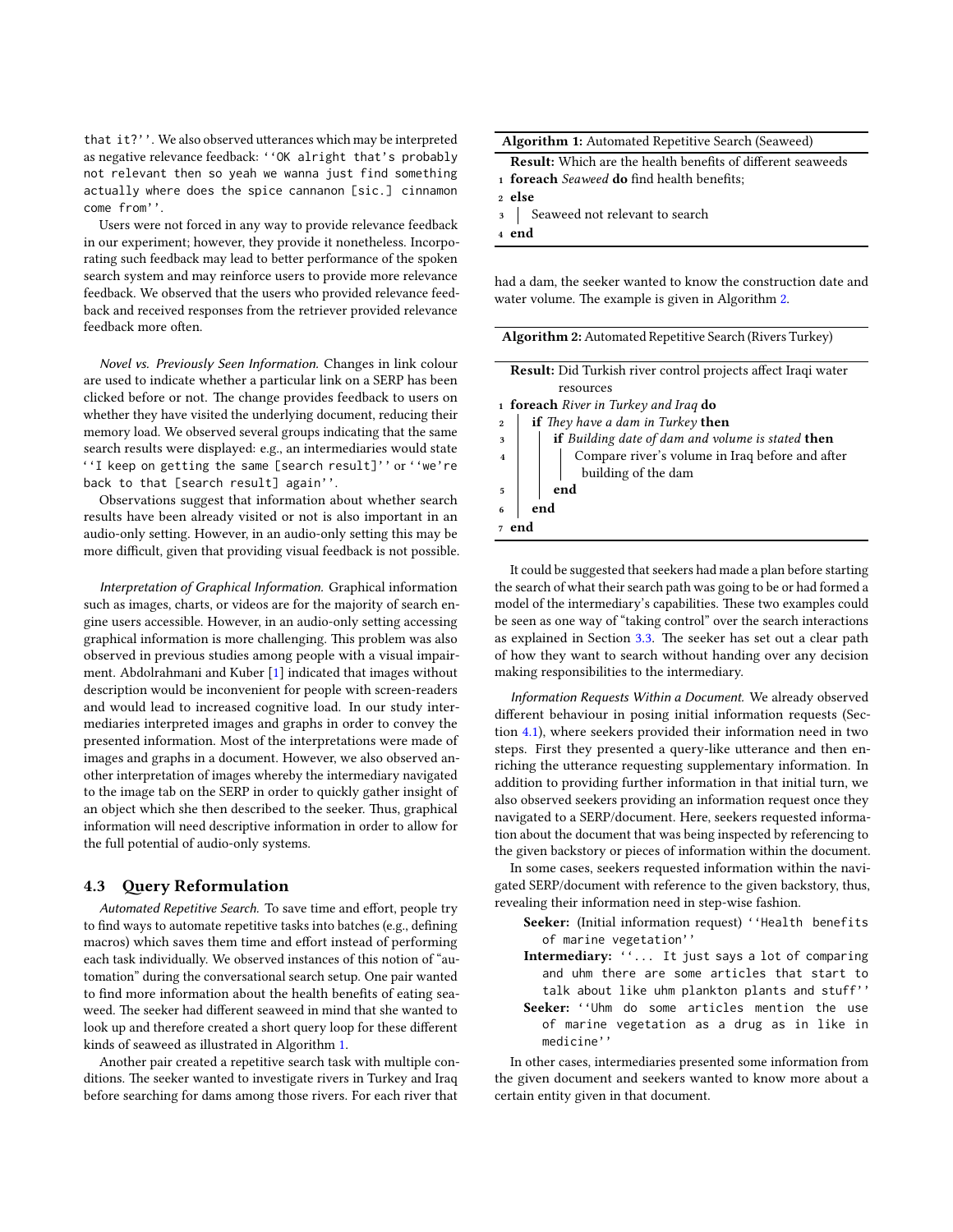- Seeker: ''Does the data uhm illustrate per capita consumption... by country?''
- Intermediary: ''Uhm... the first column... OK this is the list of countries by alcohol consumption measured in equivalent litres of pure ethanol consumed per capita per year''
- Seeker: "Fantastic.. please read out the top ten''
- Intermediary: ''Uhm Belarus, Moldova, Lithuania, Russia, Romania, Ukraine, Andorra, Hungary, Czech Republic''

Seeker: ''Where is Australia in the list?''

The notion of "within-document" retrieval is not new and often used by people with the "find" (Control+F) function [\[17\]](#page-9-38). However, this find function is embedded in the browser and is not part of the search engine. The integration of different search related aspects such as the find function may be important in SCS.

# <span id="page-7-0"></span>5 SUMMARY

In Sections [3](#page-1-0) and [4](#page-4-0) we investigated the impact of the audio channel on the interactions between user and system during a search. We also discussed new research opportunities which are a result of the different mode of information transfer (i.e., the audio channel). The observations suggest that SCS has the following increased complexity and interactivity between system and user.

Increased complexity. Verbal communication is a major aspect of interacting with this new search paradigm. Since results are no longer displayed but sent through an audio channel which is nonpersistent, the complexity of the interaction increases immediately. However, not only is the channel (audio) challenging, but what goes into that narrow channel also becomes increasingly complex. For example, a user is not confined to a search box and can freely express what the system should perform. Our study suggests that the complexity of a system increases by allowing users to express their needs more naturally, for example, by specifying multiple moves in one utterance, uttering non-specified needs, or providing feedback throughout the interactions.

Results also suggested that systems need to make more decisions in this new search paradigm. This increases the complexity of the system and simultaneously the complexity of what users and systems expect the other actor may perform. This then leads to more complicated user- and system models.

Increased interactivity (collaboration). Even though there is an increase in complexity with this new search paradigm, the paradigm also provides new opportunities. Since all results are presented in audio, the idea of static boundaries between the SERP and the documents appears to fade. At the same time, since the user and the system are actively involved in a conversation, this discourse could be used to extract the information need from the user. On the other hand, the user can request, in a more natural manner, information from within a document directly from the system. Thus, integration between search engine and document is important.

Conversation (i.e., interaction) and collaboration are crucial to communicate messages, such as interpreting photos, indicating that documents have been seen before, or explaining the information need. The willingness to collaborate and structure a conversation will be crucial in providing a satisfactory search interaction.

We now discuss the future vision and impact of involvement these search systems may have in the users' search process.

#### 5.1 Existing Search Behaviour Models and SCS

We had aimed to form a clear view of whether any existing information seeking models fit SCS. However, to our knowledge many wellknown models such as Belkin's ASK [\[6\]](#page-9-7) or Marchionini's ISP [\[20\]](#page-9-8) do not include the system's "responsibility" of interacting with the user. An exception is Saracevic's stratified model [\[29\]](#page-9-12).

Other models, such as Sitter and Stein's COR model [\[31\]](#page-9-15) or Belkin's scripts [\[10\]](#page-9-19), encompass the interaction between two actors. However, these models lack the flexibility of the speech aspect such as multiple moves in one turn. We believe that novel models could be necessary for this new interaction paradigm, allowing for the development of new hypotheses which can be tested to inform the audio search paradigm [\[12\]](#page-9-29).

#### 5.2 Important Aspects of SCS

We suggest that SCS systems will become more actively involved with the users' search process. This involvement is needed to overcome the imposed complexity of the audio channel. System and user will rely more on aspects such as verifying effective information transfer through feedback. Thus, SCS will require interactivity from both actors while they collaborate on the shared task. Simultaneously, this dialogue allows for supporting and structuring the search from the system while allowing the user freedom to express their needs and wants more naturally.

SCS allows for progressing from an "action-response" search paradigm to a paradigm which has shared responsibilities between actors to succeed in the task. In other words, users have to share their information need and ideally provide direct feedback to the system. Simultaneously the system will have to become more actively involved in deciding which results to present in a narrow audio channel.

SCS allows for single- and multi-participatory search with the system which is similar to collaborative search as previously researched by Evans and Chi [\[15\]](#page-9-39) or Morris [\[23\]](#page-9-40). However, it is widely accepted that people communicate and behave differently between human-human and human-machine communication [\[14\]](#page-9-41).

#### 5.3 System Differences

The results of this study suggest that SCS is more complex than a "traditional" IR system. Overall, we could argue that we are moving towards a search process where the system is more involved with the users' search process as a whole. The following differentiations can be made:

Passive System. The traditional search system where users have full control over the interactions and decisions. These search systems have many different added components and make decisions for ranking results, query suggestions, or spelling suggestions. Nevertheless, these search systems still leave the majority of the decisions with the users. Simultaneously, not all users (e.g., users with a visual impairment) can make use of these additional features [\[27\]](#page-9-1). In addition, the initiative taken in a Passive System comes mainly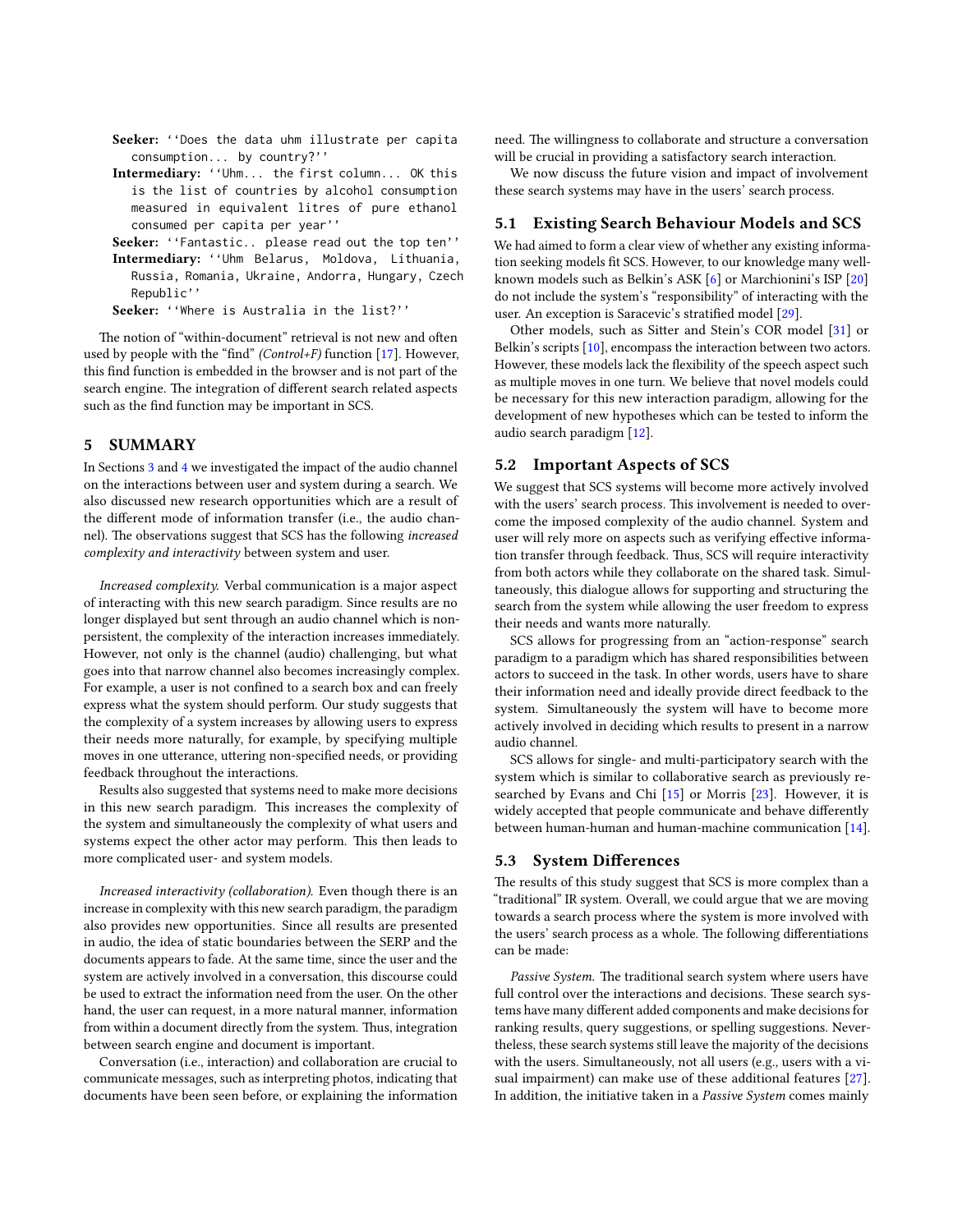from users. For example, a user submits a query and can resubmit queries, however, the system has limited capabilities to interact with the user in order to elicit the information need. The idea of the one-action search paradigm (action-response) is very much ingrained.

Active System. Search systems become more active due to their involvement with the user, thus shifting away from the passive system as described above. We observed that the interaction between the system and the user becomes important in systems which are based on auditory information transfer. Thus, the system and user have to be engaged with each other in order to effectively transfer information. Simultaneously, the user is not confined to predefined actions (query, mouse-clicks, or pressing enter) and can express their desires more freely. Which means that the system can generate multiple responses to a given action and create a common ground for collaboration. In other words, the "passive" system is becoming more active in the interaction with the user.

Pro-active System. Up till now, the user has initiated a search. The next search paradigm are systems which are actively involved without users having to start the search. Instead, a "Search Engine That Listens (SETL)" could be a system that continuously monitors and listens what the the user does. This way the system can identify information needs/tasks and pro-actively provide content which could support users while satisfying their information need or completing a particular task.

As presented in Figure [4,](#page-8-0) the essence of search (the Passive System) is not going to change. The idea of posing an information need (by explicitly posing, query extraction through dialogue or extraction through listening) and presenting information will stay. However, it is how users will interact with these systems that is going to change.

<span id="page-8-0"></span>

Figure 4: From a passive IR system to a pro-active Search Engine That Listens (SETL).

Examples of Passive and Active Systems. In Figure [5](#page-8-1) the information need is expressed in a "search box query" by the seeker. The system ranks all the documents and presents the highest ranked document to the user. As suggested by Taylor [\[34\]](#page-9-32), the user goes through stages of forming this information need, whereby the last stage is to create a query reflecting their cognitive need.

The observations in this study suggest that people are not expressing their information need exclusively through a "search box query". Instead, users express their need through a more natural language statement. Thus, seekers can benefit from the audio channel to present their information need.

<span id="page-8-1"></span>

Figure 5: Passive IR with activated components of information need expression.

Simultaneously, the audio channel could also be an advantage on a system level. As suggested by the observations, the boundaries between the SERP and the documents become vaguer. For example, the system could utilize this aspect by not just presenting the highest ranked document, but by generating a summary of similar information in many different documents (multi-document summarization  $[5]$  as discussed in Section [4.2\)](#page-5-2) (see Figure [6\)](#page-8-2). Thus, the system would integrate technologies, both existing and non-existing, to create a more advanced interactive search system. Therefore we could suggest that in order to fulfil the difficulties of the audio channel the system may have to become more active and more strongly involved in the users' search process.

<span id="page-8-2"></span>

Figure 6: Active IR, combining multiple documents as one representation for the user.

We illustrate that a search system can become actively involved in the user's search process. During this process users may transfer the control they possess in this process. However, both in the passive and active system examples, the system will not be able to act autonomously since the information need may not be completely transferred to the system. This means that we may only be able to have an autonomous search system once the information need extraction can be automated.

## 6 CONCLUSIONS

This paper explored SCS, an emerging interactive search paradigm wherein all interactions are performed through audio. We conducted an observational study which showed that new information seeking models are needed for SCS. We concluded that this new paradigm is much more complex and interactive than the search scenarios/paradigms covered by existing models. We also suggested several new research opportunities, illustrating that this new search paradigm provides the opportunity to bring together many technologies which have been created into a single integrated model. One limitation is that our results are based on human-human interaction that simulates an ideal situation with search tasks which were designed for a textual setting. We plan to extend our observational experiment into a Wizard of Oz setting in order to understand